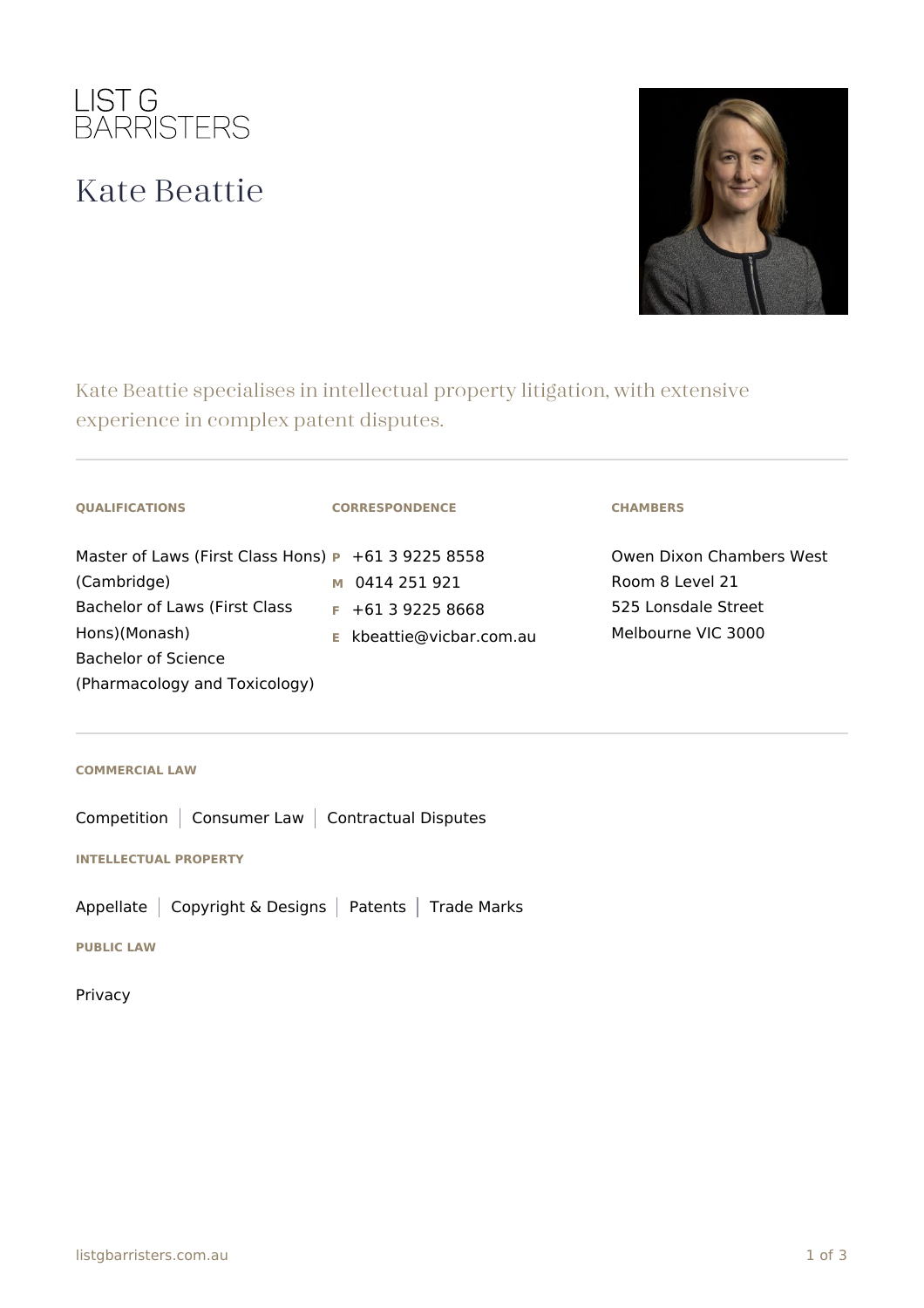Kate has a background in pharmacology and regularly acts for pharmaceutical and healthcare companies. She also advises on trade practices and commercial disputes, particularly those involving scientific expert evidence.

She holds a Bachelor of Science majoring in pharmacology and toxicology, a Bachelor of Laws (First Class Honours) from Monash University and a Master of Law (First Class Honours) from the University of Cambridge.

Before coming to Bar, Kate was a senior associate in the intellectual property department at Allens Arthur Robinson. She also practised at Freshfields Bruckhaus Deringer, London. Kate is an author of the text book, "Australian Patent Law" (2004). She has also been a sessional lecturer in contract law in the LLM (Juris Doctor) Program, Monash University.

Liability limited by <sup>a</sup> scheme approved under Professional Standards legislation.

## Recent Cases

## **INTELLECTUAL PROPERTY**

Janssen Sciences Ireland Unlimited Company <sup>v</sup> Juno Pharmaceutical NSD 698 of 2020

CSIRO <sup>v</sup> BASF Plant Science GmbH [2020] FCA 328

ESCO Australia Holding P/L <sup>v</sup> CQMS and Anor VID 63 of 2019

Interpharma Pty Ltd <sup>v</sup> Hospira, Inc (No. 5) [2019] FCA 960

GlaxoSmithKline Consumer Healthcare Investments (Ireland) (No 2) Limited <sup>v</sup> Generic Partners Pty Ltd [2018] FCAFC 71

Daiwa Can Company <sup>v</sup> Barokes Pty Ltd [2016] VSC 296

Paul Laurence Mizzi <sup>v</sup> Daryl Morellini [2015] APO 24 (patent opposition)

Re Gunns Plantations Ltd [2014] VSC 369 (insolvency)

Ranbaxy Laboratories Ltd v AstraZeneca AB (2013) 101 IPR 11 (pharmaceutical patent litigation)

Vehicles Monitoring Systems Pty Ltd <sup>v</sup> Sarb Management Group Pty Ltd (2013) 101 IPR 496 (patent litigation)

Spotless v Qantas Airways (2012) No VID 1183 of 2011 (trade mark and trade practices litigation)

Albany Molecular Research Inc v Alphapharm Pty Ltd (2011) 90 IPR 457 (pharmaceutical patent litigation)

Primary Health Care Limited <sup>v</sup> The Commissioner of Taxation of the Commonwealth of Australia (2010) 186 FCR 301 (tax, copyright)

Vawdrey Australia Pty Ltd y Krueger Transport Equipment Pty Ltd (2009) 83 IPR 1 (copyright, confidential information)

GlaxoSmithKline Australia Pty ltd <sup>v</sup> Jarrod Ritchie and TPI Enterprises Pty Ltd (2008) 77 IPR 306 (confidential information)